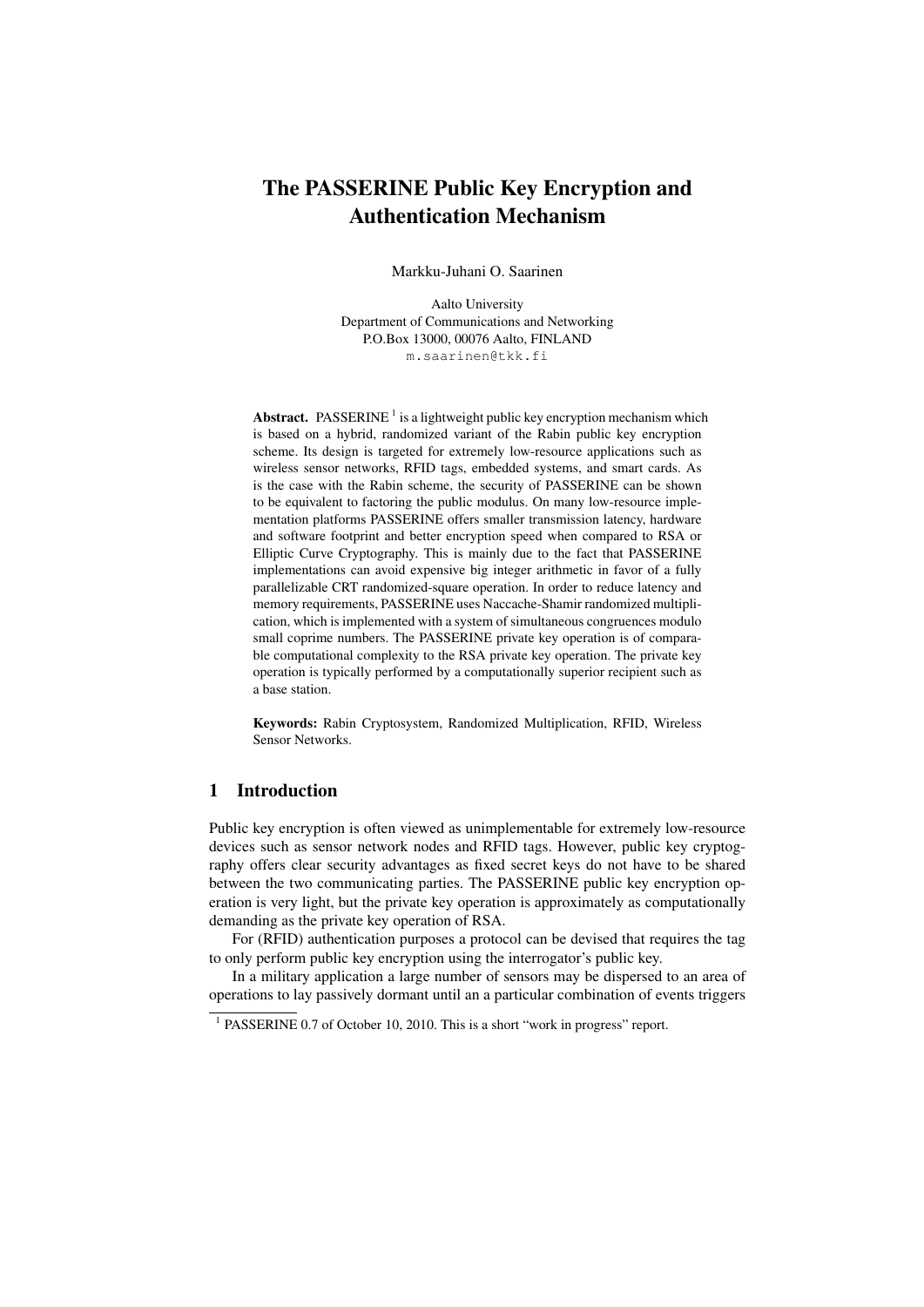their activation. In such a scenario, key management with symmetric-only encryption may become exceedingly difficult. A single captured and reverse-engineered sensor unit may reveal all shared keys that it contains, possibly compromising the entire sensor network. Use of public-key cryptography simplifies key management and also reduces the need to protect keying information contained in the node. Each node only needs to store its unique identifier and the public key of the secure receiving station. The adversary can only impersonate a single physically captured sensor unit.

In this scenario the devices are controlled by a base station that stores their private identifiers. The devices only need to be able to perform the public key operation - to broadcast messages to the base station. A sensor unit can securely authenticate an another node with the aid of the trusted base station.

## 1.1 Previous Work

The use of Rabin encryption in low-resource platforms has been investigated by Shamir [19], Gaubatz et al. [6, 7] and more recently by Oren and Feldhofer [14]. The approaches considered in these papers differ significantly from PASSERINE; Gaubatz et al. do not consider randomized multiplication but only bit-serial multiplication. Shamir, Oren and Feldhofer use randomized multiplication but not CRT arithmetic nor payload encoding into the random mask. Systems described in [14, 19] require substantial amounts of real randomness, which may be difficult to generate in a resource-strained device. PASSERINE requires only a single random 128-bit key for each message. Naccache et al. [12] use randomized multiplication and CRT arithmetic (which they call Brugia-di Porto-Filipponi number system after [4]) in a low-resource implementation of a related identification protocol which was subsequently broken in [5].

# 2 The PASSERINE Randomized Rabin Cryptosystem

Rabin's public key cryptosystem [18] is in many ways similar to the RSA cryptosystem. Let  $n$  be a product of two large primes  $p$  and  $q$ . In order to facilitate implementation, these primes are often chosen so that  $p \equiv q \equiv 3 \pmod{4}$ . To encrypt a message *x*, one simply squares it modulo the public modulus *n*:

$$
z = x^2 \pmod{n}.\tag{1}
$$

The Rabin private key operation requires computation of modular square roots and is of comparable complexity to the RSA private key algorithm. Since there are a total of four possible square roots ( $\sqrt{z} \equiv \pm x \mod p$  and  $\sqrt{z} \equiv \pm x \mod q$ ), a special mechanism is required in to mark and find the correct root. We refer to standard cryptography textbooks such as [9] for a discussion about implementation options.

The main distinguishing factor for the Rabin cryptosystem, in addition to being slightly faster than RSA in encryption, is that it is provably as secure as factoring. This equivalence may or may not hold for RSA [1, 3].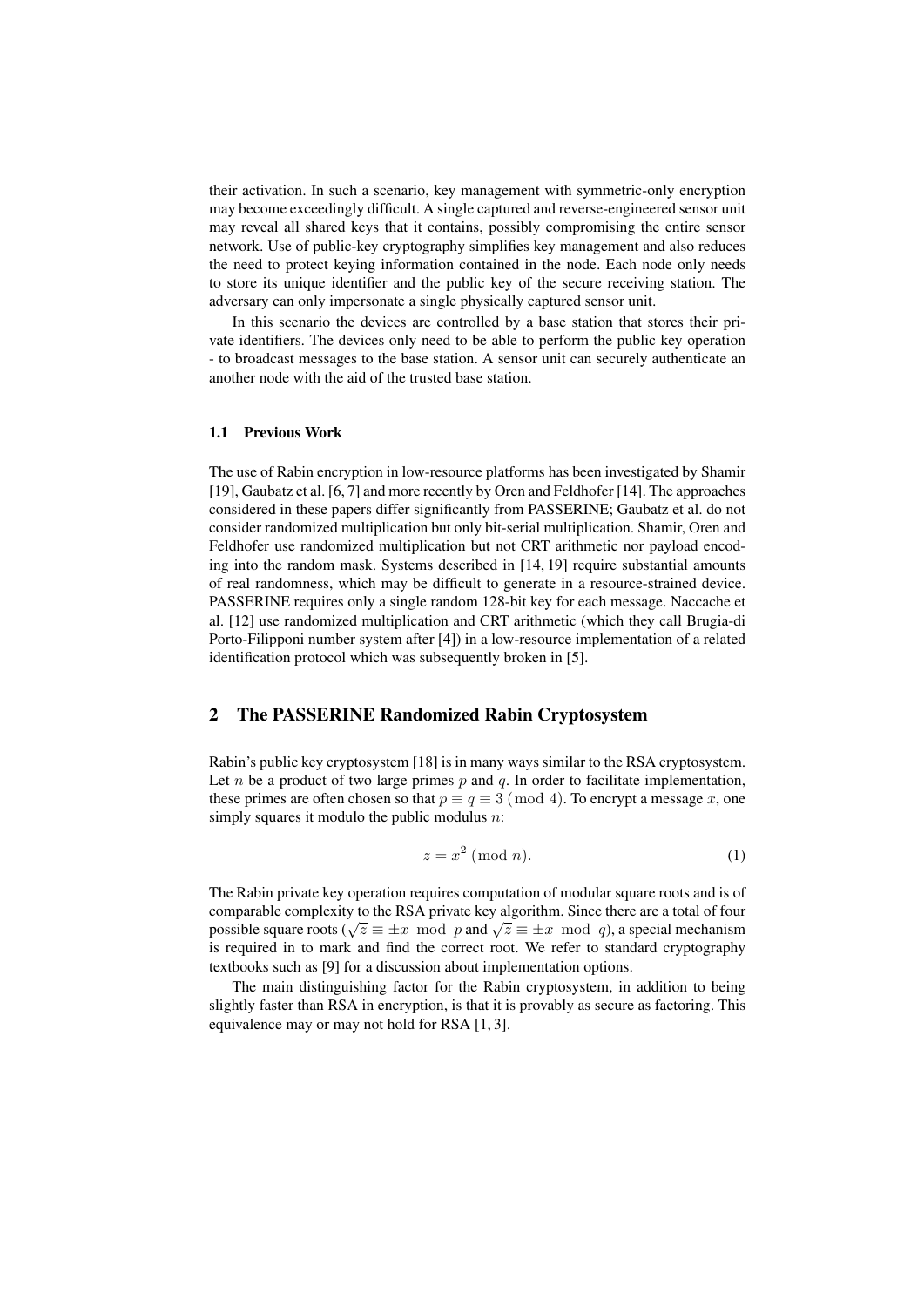#### 2.1 Shamir's Randomized Variant

In Eurocrypt '94 [19] Shamir proposed a randomized variant of the Rabin cryptosystem that avoids arithmetic mod *n* by using a random masking variable  $r > n$ . The encryption operation is

$$
z = x^2 + r \cdot n. \tag{2}
$$

The private key operation is essentially the same as with the standard Rabin scheme.

Randomized multiplication was originally considered by Naccache [11], albeit for a different application. Shamir proved that this randomized variant has equivalent security properties to the standard version. The main drawback from avoiding modular arithmetic is that the ciphertext roughly doubles in size and that a large amount of high quality random bits must be generated for *r*. We avoid this problem using an encoding technique described in Section 2.3.

#### 2.2 Arithmetic Modulo a Set of Coprime Numbers

A large majority of the implementation footprint of traditional public key encryption schemes such as RSA or ECC tends to be consumed by implementing large finite field multiplication and exponentiation. We avoid this by using arithmetic modulo a set of coprime numbers.

Let  $b_1, b_2, \ldots, b_k$  denote a *base*, a set of coprime numbers, and  $B = \prod_{i=1}^k b_i$  their product. The Chinese Remainder Theorem (CRT) states that any number  $x, 0 \leq x <$ *B* can be uniquely expressed as a vector  $x_i$  that represents a set of  $k$  congruences  $x_i = x \mod b_i$  when  $i = 1, 2, \ldots, k$ . Furthermore, ring arithmetic modulo *B* can be performed in this domain. To compute the sum, difference or a product of two numbers mod *B*, all one needs to do is to is to add or multiply the individual vector components *i*, each mod *b<sup>i</sup>* . Multiplication modulo *B* therefore has essentially linear complexity. Looking at Equation 2, one notices that when  $z < B$ , the entire public key computation can be performed in the CRT domain. This observation was first made in [4, 12].

Encryption Latency. One of the main advantages of a CRT implementation of PASSER-INE is that serial transmission of encrypted data may be started immediately after the first word of  $x^2 + r \cdot n$  has been computed. This is not the case with RSA or in ECC cryptography. This technique also helps to reduce the memory requirements of a PASSER-INE implementation.

#### 2.3 Carrying Payload Data in the Randomization Mask

An important and novel feature of PASSERINE is that *r* is used to carry payload data that has been encrypted using a random symmetric key, contained in *x*. This encoding technique allows us to essentially double the transmission bandwidth of the channel when compared to the original proposal by Shamir in [19].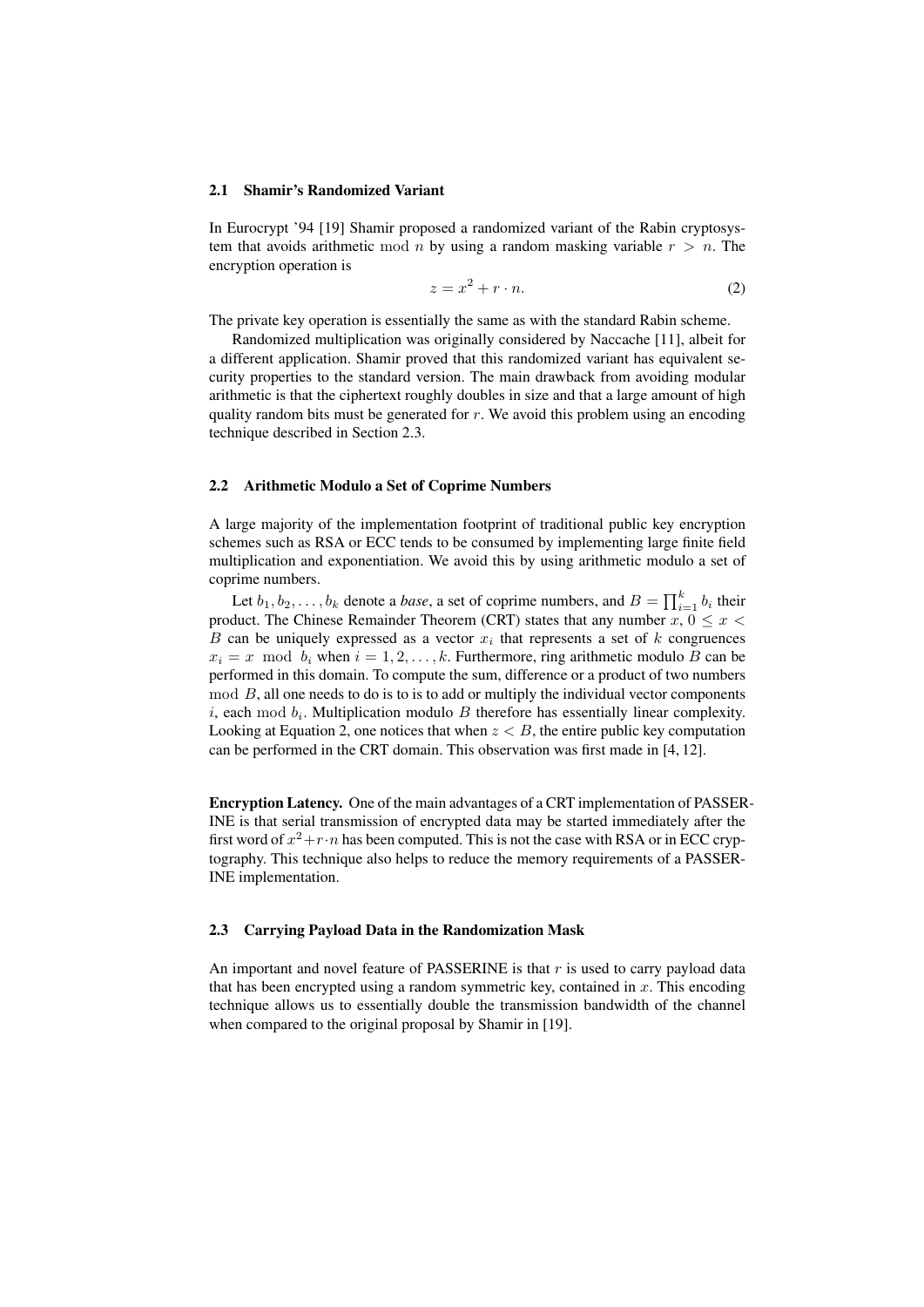# 3 Implementing PASSERINE Public Key Operation on a Low-Resource Platform

We targeted our implementation of PASSERINE encryption for low-power 8/16 - bit microprocessors and microcontrollers typically found in active RFID and wireless sensor network applications. We chose to use a 1025-bit public modulus, which offers a reasonable level of security [8]. For highly sensitive data, a larger modulus should be used. For symmetric encryption, we use AES-128 in counter mode.

The total code size is about 750 bytes on the ultra-low power MSP430 microcontroller architecture (we used TI CC430F6137 which has a 32-bit hardware multiplier and an AES accelerator and is therefore well suited for this application). For a 32-bit x86 platform the implementation size was 1136 bytes, including a tiny AES implementation. These implementations do not call any external functions. The implementations were in C and compiled with GCC-MSP430 4.4.3 and GCC 4.4.3.

The CRT base (Section 2.2) was chosen to consist of 64 primes 4294965793 *. . .* 4294967291 and the word  $2^{32}$ . The encoding capacity is  $\prod_{i=1}^{65} b_i \approx 2^{2079.999982}$ , which is very close to the maximum channel capacity of 2080 bits.







 $z' =$  $65 \times 32$  - bit words (2080 bits, capacity 2079.99998)

Fig. 1. Encoding of key and payload in PASSERINE. Encryption is actually performed using CRT representation (modulo small primes in base *b*), not in standard two's complement representation.

Figure 1 illustrates PASSERINE data encoding. We use AES-128 [13] in counter mode (CTR) for encryption of data blocks *d<sup>i</sup>* . The first 1024 bits (*m*[0*..*31]) of the message are used as x and the latter 1056 bits  $(m[32..64])$  as r in Equation 2.

Current v0.7 implementation sacrifices some message integrity protection for simplicity and only a 31-bit checksum *c* is used. Incorporating an authenticated encryption mode such as the EAX [2], CCM [15] or GCM [16] is straightforward. Our final hardware design will use GCM, which is also a part of NSA's "Suite B cryptography" [17].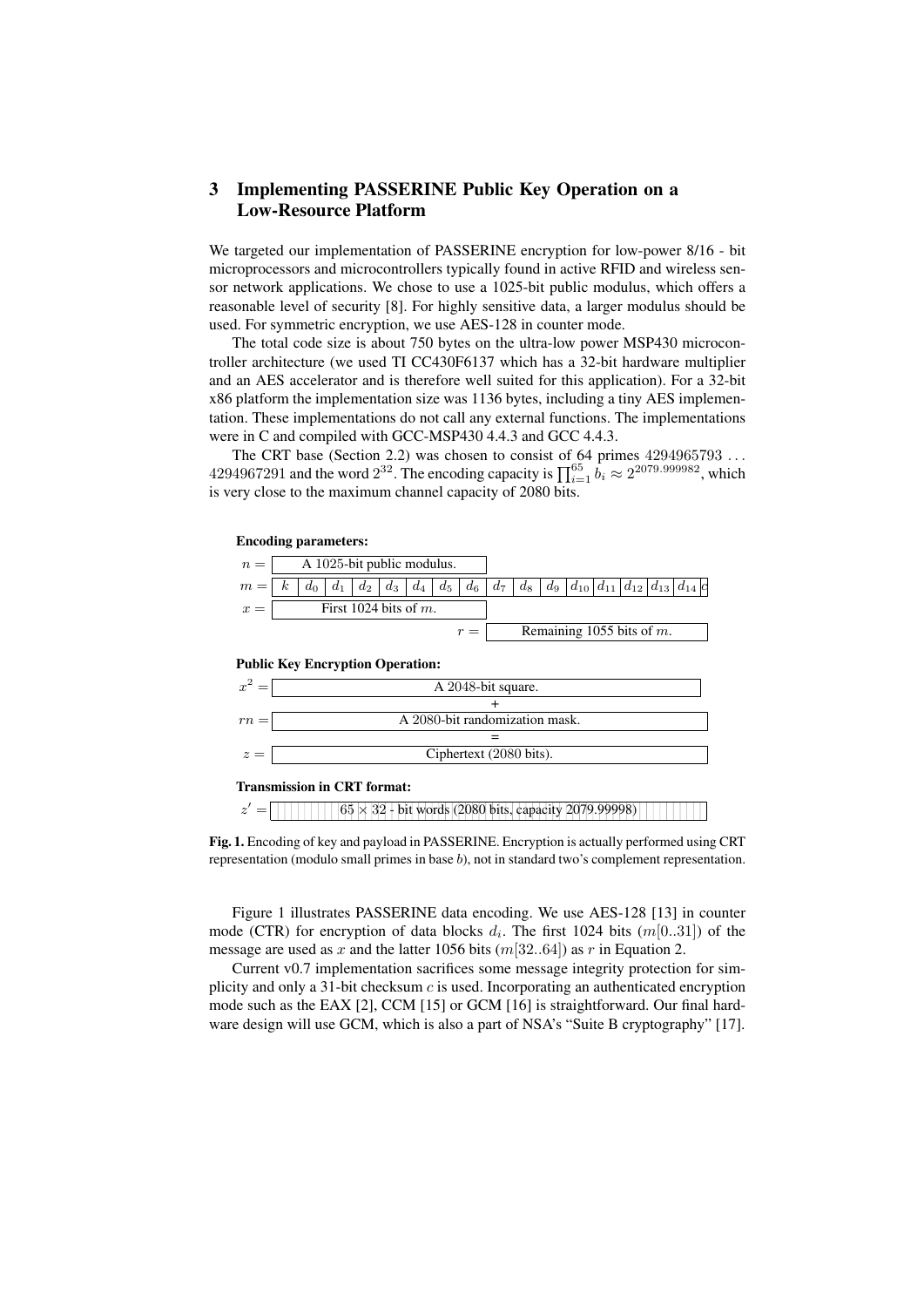### 4 PASSERINE Private Key Operation and Decryption

We implemented the private key operation in C using the OpenSSL library for both fast big number arithmetic and AES. The implementation required only about 230 code lines. In this section we will only give the relevant mathematics.

A straightforward method for converting the ciphertext to conventional two's complement binary representation is given in Equation 3. Here  $b_i$  is the base with  $k = 65$ coprime numbers,  $B = \prod_{i=1}^{k}$ , and the CRT ciphertext vector  $z_i$  satisfies  $0 \le z_i < b_i$ for each *i*.

$$
z = \left(\sum_{i=1}^{k} z_i \cdot \frac{B}{b_i} \cdot \left(\frac{B}{b_i}\right)_{b_i}^{-1}\right) \bmod B. \tag{3}
$$

The de-CRT coefficients  $d_i = (B/b_i) \cdot (B/b_i)_{b_i}^{-1}$  in Equation 3 can be precomputed as they do not depend on the private parameters used.

Computing the square root. For decryption, one needs the private factorization *pq* of *n*. Rabin decryption is significantly easier to implement when  $p \equiv q \equiv 3 \mod 4$  and we will assume that this is the case. There are four square roots for every quadratic residue mod *pq*:

$$
x_p = (z^{\frac{p+1}{4}} \mod p) \cdot q \cdot q_p^{-1}.
$$
 (4)

$$
x_q = (z^{\frac{q+1}{4}} \mod q) \cdot p \cdot p_q^{-1}.
$$
 (5)

The four square roots of z are given by  $x = \{x_p + x_q, x_p - x_q, -x_p + x_q, -x_p - x_q\}$  $x_q$ } (mod*n*). The correct root can be recognized using authenticator *c*.

**Symmetric decryption.** Once the correct square root  $x$  is found, the mask  $r$  can be derived from

$$
r = \frac{z - x^2}{n}.\tag{6}
$$

We can then concatenate the two values and obtain the full message  $m = x \mid r$ , which contains the symmetric decryption key and proceed to decrypt the entire data payload.

# 5 Further Work

The PASSERINE system has been implemented on the Texas Instruments CC430F6137, which is a MSP430 architecture MCU with an integrated sub-1-GHz wireless transceiver.

We are currently implementing wireless sensor applications in the 433 MHz band using the CC430F6137. Further implementation details and applications will be discussed in a separate report.

# 6 Acknowledgements

The author gratefully acknowledges financial support from Matine (Project 776) and Information Security Group, Royal Holloway, University of London.